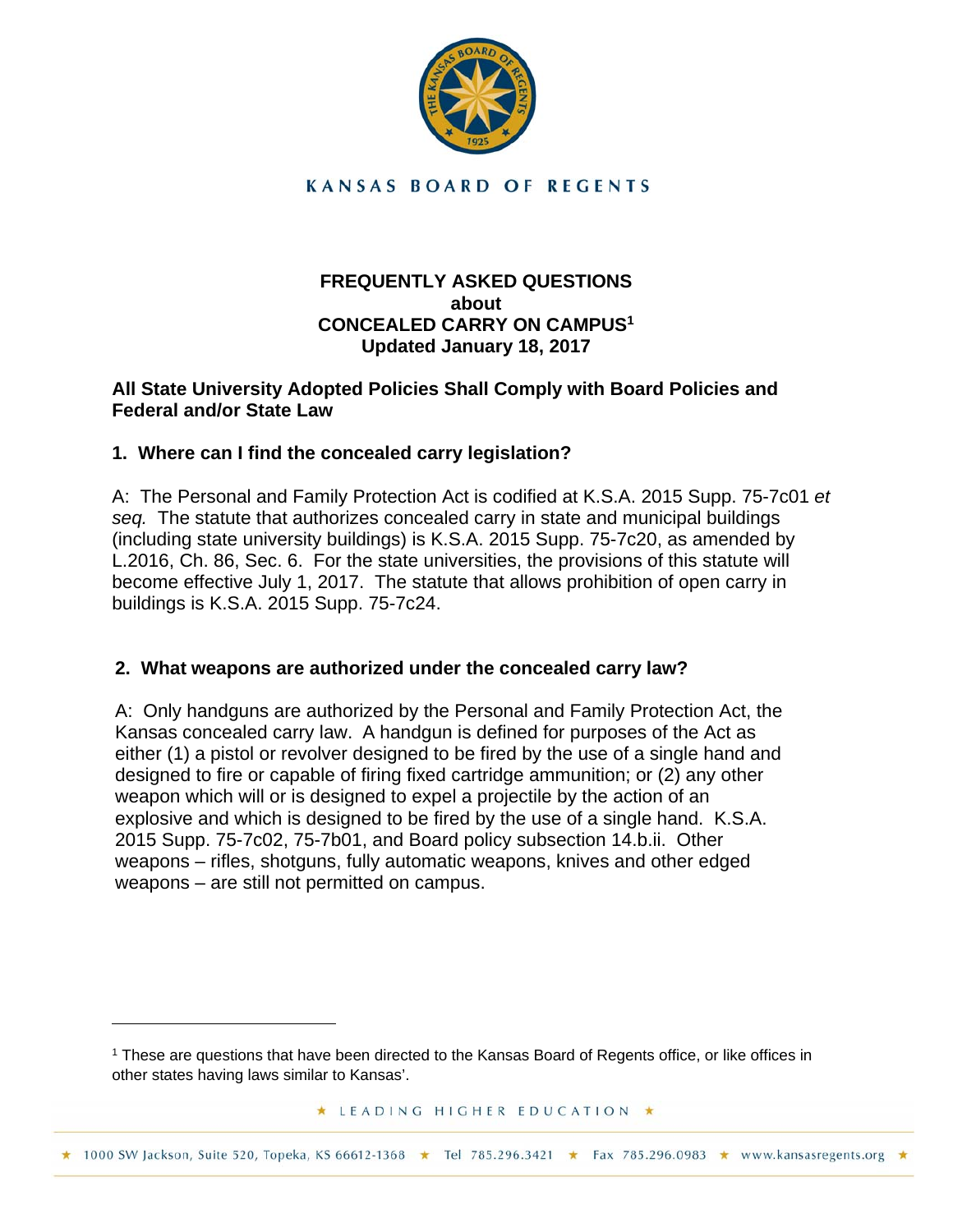**3. Understanding that concealed carry can generally only be prohibited in a university building by providing adequate security measures (ASMs) at every public access entrance to that building, what is the definition of a public entrance? What conditions have to be met for an entrance not to be considered public? Who can go in and out of a "non-public" entrance and with what constraints?** 

A: The terms "public entrance" and "public access entrance" are not defined in the Private and Family Protection Act, but "restricted access entrance" is defined as:

"…an entrance that is restricted to the public and requires a key, keycard, code, or similar device *to allow entry to authorized personnel*." K.S.A. 2015 Supp. 75-7c20(m)(5), as amended by L.2016, Ch. 86, Sec. 6 (emphasis added).

The term "authorized personnel" is defined as:

"employees of a state agency or municipality and any person granted authorization pursuant to subsection (d)(2), who are authorized to enter a state or municipal building through a restricted access entrance." K.S.A. Supp. 75- 7c20(m)(2), as amended by L.2016, Ch. 86, Sec. 6.

"Subsection (d)(2)," referenced in the definition of "authorized personnel," allows state agencies to authorize persons other than employees to enter a building through a restricted access entrance if those persons have been screened in accordance with that provision.2

Because the definition of "restricted access entrance" refers to "authorized personnel" as the individuals who would have authority to enter a restricted access entrance, the implication is that if anyone other than "authorized personnel" has access through a particular entrance, it is not considered "restricted access" under this particular law. There is also an implication that a public access entrance is anything other than a restricted access entrance, so if anyone other than authorized personnel of the university can utilize the entrance, it is considered a public entrance for purposes of the Act.

**4. Can a university use a mix of ASMs for a building,** *i.e.* **limited access at one entry for employees and metal detectors at other entries for students and the public?** 

<u>.</u>

<sup>2</sup>Attorney General Derek Schmidt has clarified that there are two categories of "authorized personnel" under the law: 1) employees, and 2) other individuals who have been authorized by the university to enter through a restricted access entrance, have been issued an identification card by the university, and have executed an affidavit acknowledging certain restrictions on concealed carrying. *See* Attorney General Opinion 2016-15.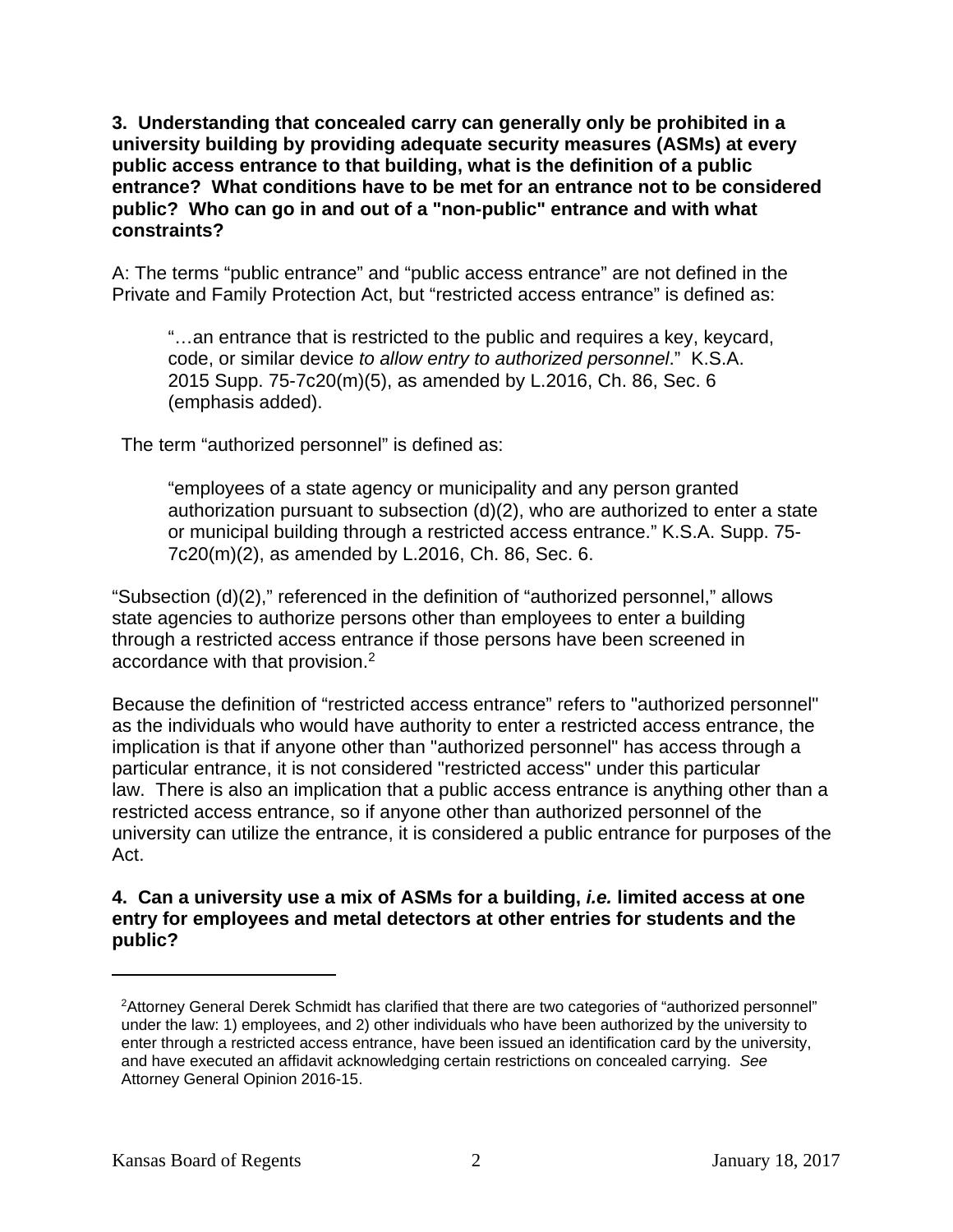A: Restricted access entry is not the same thing as an ASM entrance. As used in the Personal and Family Protection Act, the term "adequate security measures" is statutorily defined as:

"the use of electronic equipment and armed personnel at public entrances to detect and restrict the carrying of any weapons into the state or municipal building, or any public area thereof, including but not limited to, metal detectors, metal detector wands or any other equipment used for similar purposes to ensure that weapons are not permitted to be carried into such building or public area by members of the public." K.S.A. 2015 Supp. 75-7c20(m)(1), as amended by L.2016, Ch. 86, Sec. 6.

If individuals other than "authorized personnel" can access a building or any public area thereof, by key or otherwise, the law would consider the building or area to have public access and thus the university must provide ASMs on all "public" access entrances in order to prohibit concealed carry into the building or area. However, the university can limit access to certain entrances into, or areas within, a building to employees and other "authorized personnel" *only*, and in that situation ASMs would not need to be provided at those restricted access entrances. If an employee or other authorized personnel were to carry a lawfully possessed concealed carry handgun into a building that provides ASMs at all public entrances by entering through a restricted access entrance, and if such action was in violation of the university's policies, the individual could be disciplined in accordance with the university policies.

For additional discussion related to restricted areas within a building, see paragraph #6.

## **5. Can a university make every classroom building a limited access, e.g. requiring all students to have a card swipe card and then restricting concealed handguns from being brought into such buildings?**

A: No, a university may not ban concealed carry within an entire building without providing ASMs at every public access entrance into the building. Attorney General Opinion No. 2016-15. Restricted access is not an ASM. If individuals other than "authorized personnel" can access a building, by using a key, card swipe or otherwise, the university must provide ASMs on all public access entrances into the building in order to prohibit concealed carry into the building. It is not anticipated that every student having a class within a classroom building will be screened as "authorized personnel" so, as a general rule, classroom buildings cannot be made restricted access in their entirety.

For discussion related to restricted areas within a building, see paragraph #6.

# **6. What are the possibilities for university policies that control concealed carry in specific areas of buildings, as Board policy contemplates, when ASMs must be**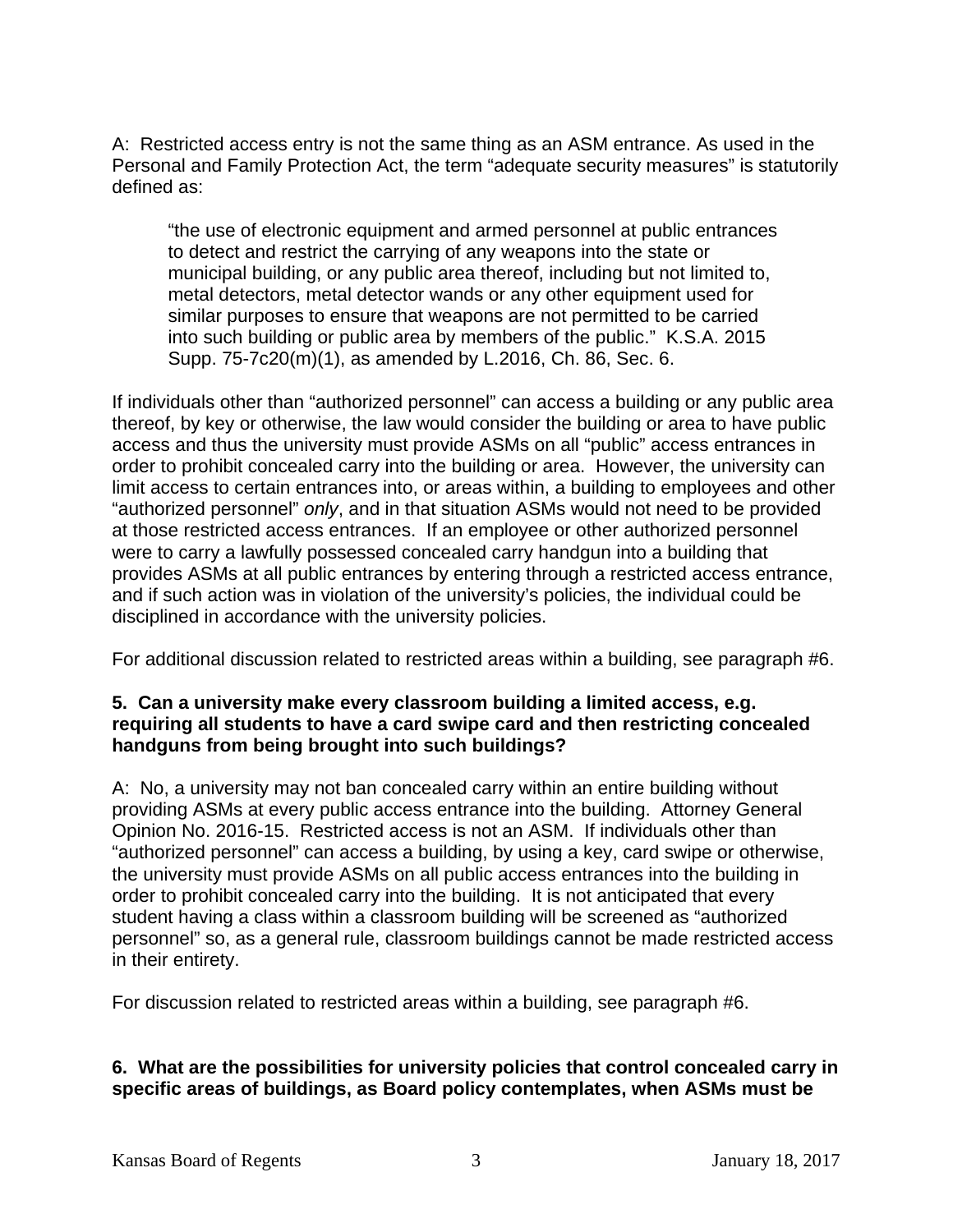## **provided at the public access points of the building? Wouldn't weapons have to be detected and kept out at those access points, rather than at the access points to the restricted areas within the building?**

A: The Board policy allows for ASMs at the public access entrances to specific areas of a building OR at the public access entrances to the building itself, depending on where concealed carry is to be prohibited. Subsections 14.d. and 14.i. Thus, in order to prohibit concealed carry in any building in its entirety, ASMs would need to be provided at the public access entrances to that building. In order to prohibit concealed carry in only a particular area of a building, ASMs would only need to be provided at the public access entrances to that area. Alternatively, restricted access entrances may be used to allow entry into certain areas by only employees or other authorized personnel. If an area within a building has only restricted access entrances for use by only "authorized personnel," ASMs would not appear to be required in order to prohibit concealed carry in that area by those "authorized personnel." The university will have to consider the appropriateness and feasibility of establishing restricted access entrances, which would depend on the number of people who require access, the need for restricting access based on how the area of the building is used, and other issues.

## **7. Can state universities prohibit concealed carry in lab or other space in which federal or state regulations prohibit firearms?**

A: State universities may prohibit concealed carry in areas in which federal or state regulations prohibit firearms 1) without ASMs provided at public access entrances to those areas IF an applicable federal or state law prohibition preempts K.S.A. 75-7c20 of the Kansas Personal and Family Protection Act (*see* K.S.A. 2015 Supp. 75-7c10(i), as amended by L.2016, Ch. 86, Sec. 5), or 2) with ASMs provided at all public access entrances to those areas. To the extent federal or state law restrictions on carrying weapons in certain areas apply to individuals rather than the university itself (for instance, individual licensure provisions), those individuals would be required to comply with those restrictions in those areas even if there are no ASMs provided.

For further discussion related to restricted areas within a building, see paragraph #6.

#### **8. In addition to the above, do universities have any legal ability to in any way control the manner or ability to carry concealed handguns in a lab, other than by providing ASMs at all public access entrances to the entire building in which a lab is housed? Same question for child care centers? Counseling/therapy centers?**

A: Board policy and state law allow universities to provide ASMs at the public access entrances to lab areas in which carrying a handgun would pose safety concerns due to the types of equipment, material or substances used in the lab. The university would not need to provide ASMs on all public access entrances to the building if concealed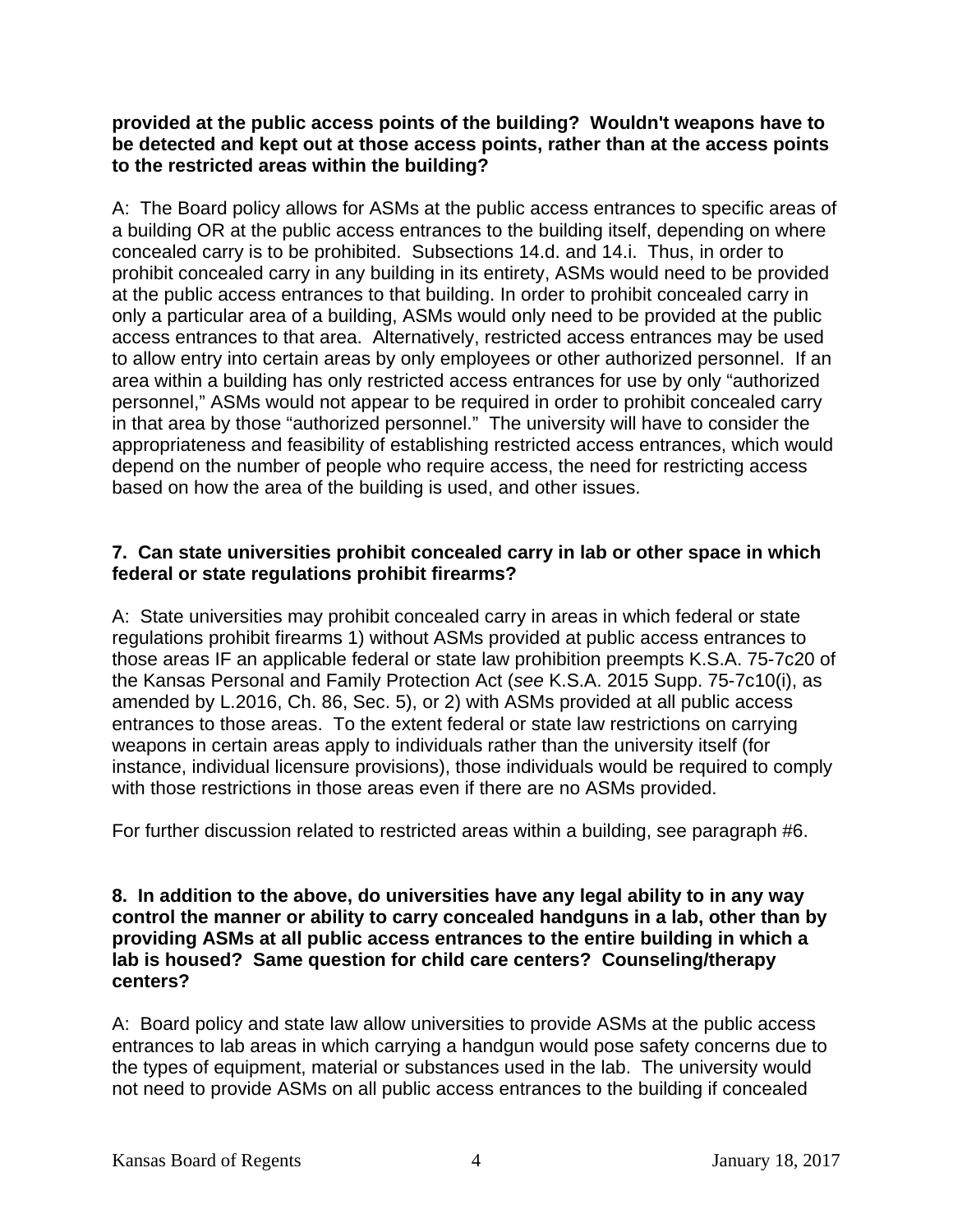carry is to be prohibited only in the lab areas of the building and ASMs are provided at every public access entrance to every area where concealed carry is to be prohibited. The same would be true for child care centers and counseling/therapy centers if concealed carry is to be prohibited based on the nature of the individuals or activities housed in these areas. Restricted access entrances also may be utilized in areas of buildings where the university seeks to restrict concealed carry. Additionally, or alternatively if the university is unable to provide ASMs at all the public access entrances to either the building as a whole or the areas within which safety is a concern, or restricted access entrances to areas within the building, the university should provide information to students and others who will have access to these areas of the safety issues involved, giving them adequate notice to allow them to make an informed decision regarding the prudence of carrying a handgun into such areas.

A university's ability to control the manner of carrying a concealed handgun within a building or public areas of a building where concealed carry is not prohibited is addressed in paragraph number 16.

## **9. Can individual instructors create or enforce rules prohibiting concealed carry in their classrooms, labs, or offices to which they are solely assigned?**

A: No, an individual instructor cannot prohibit concealed carry in the instructor's classroom, lab, or "private" office unless ASMs are provided on all public access entrances to the classroom, lab, office, or entire building in which these areas are located. However, if it is consistent with university policies on maintaining office hours, etc., an individual instructor may choose to lock the office to which that instructor is solely assigned and not allow anyone else (including students) to enter that office, thereby making it a non-public area. This option would generally not be possible with classrooms or labs because students would need to be able to access those areas.

## **10. Can a building on campus be considered "privately leased" and thus outside the definition of "state building" if it is rented for just a day or two by a private entity, such as for a conference? What if it is rented by a local school district for the day?**

A: K.S.A. 2015 Supp. 75-7c20, as amended by L.2016, Ch. 86, Sec. 6, requires state universities to allow concealed carry in all "state buildings" except to the extent there are ASMs in place at all public access entrances to a particular building or buildings. For purposes of this statute, the term "state building" is defined as "a building owned or leased by such public entity" but it does not include "a building owned by the state or municipality which is leased by a private entity whether for profit or not-for-profit." K.S.A. 2015 Supp. 7c20(m)(7)(A), as amended. So, if a private entity leases a state university building for an event, it appears that the provisions of K.S.A. 2015 Supp. 75- 7c20, as amended, requiring the university to either allow concealed carry or provide ASMs for that building would not apply for the term of that lease. Whether a particular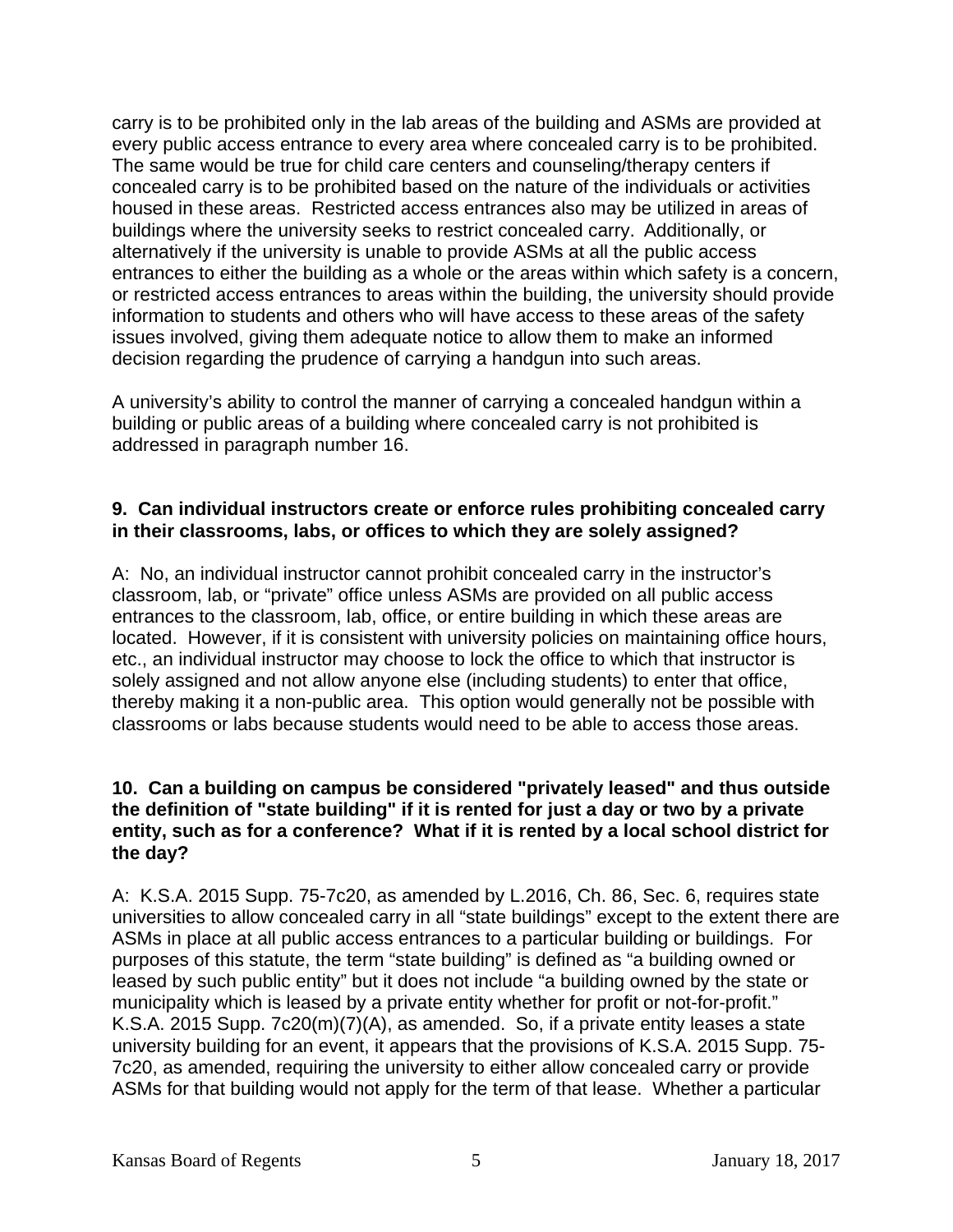entity would be considered a "private entity" for purposes of this statute, or whether there is some other statute that applies specifically to those entities or events is beyond the scope of this response and may be something that the universities and their lessees will need to determine for specific events. If this definitional exception does not apply (either because the entity is not a "private entity" or is not actually leasing the facility), there is still the option of providing ASMs, and the Board has determined that such adequate security can be temporary in nature and can be placed at public access entrances to a particular area and not the entire building if that is appropriate under the circumstances.

**11. Do universities have the ability to prohibit concealed carry for university employees the same as other people, even if the employees have access to restricted areas? In other words, if a university has buildings where ASMs are provided, can they prohibit concealed carry for and "disarm" employees in the same manner as they would other people? Do universities have greater authority to restrict the conduct of their own employees with regard to concealed carry, as compared to other people, through employment policies? For example, suppose a university has ASMs in the form of security personnel and metal detectors at all public access entrances to a building, and bans all concealed carry in that building, within a building there is a secure area with access restricted (via key card) to authorized personnel, but an employee with a key card to the restricted area arrives at the public entrance and is found to have a lawfully possessed concealed handgun. Can a university "disarm" that employee at the public access entrance, or must the employee be allowed to enter the building (and the restricted area) still carrying their handgun?** 

A: Board policy does not speak directly to this issue. However, K.S.A. 2015 Supp. 75- 7c20(c), as amended by L.2016, Ch. 86, Sec. 6, states that a government employer cannot prohibit its employees from carrying concealed handguns in the work place unless the building that workplace is in has ASMs "at all public access entrances to ensure that no weapons are permitted to be carried into such building" and is properly posted. K.S.A. 2015 Supp. 75-7c20(d)(1), as amended, read together with the definition of "restricted access entrance" in K.S.A. 2015 Supp. 75-7c20(m)(5), as amended, states that it is not a violation of the Personal and Family Protection Act for a person to carry a lawfully possessed concealed handgun into a building (or public area thereof) that has ASMs and is properly posted *if that person is authorized to enter the building or area via a restricted access entrance*. Because of the arguably conflicting statutory language, statutory construction rules dictate that both be read together and be given meaning to the extent possible, and that more specific provisions be given deference over more general provisions. Reading these subsections together, and because subsection (c) speaks specifically to employees and subsection (d) does not, the statute seems to provide that a state agency employer *can prohibit* its employees from carrying concealed handguns into the employees' workplace by providing ASMs at all public entrances and properly posting, but employees who violate the state agency's policy in this regard cannot be prosecuted for a violation of the PFPA. Rather, any penalty would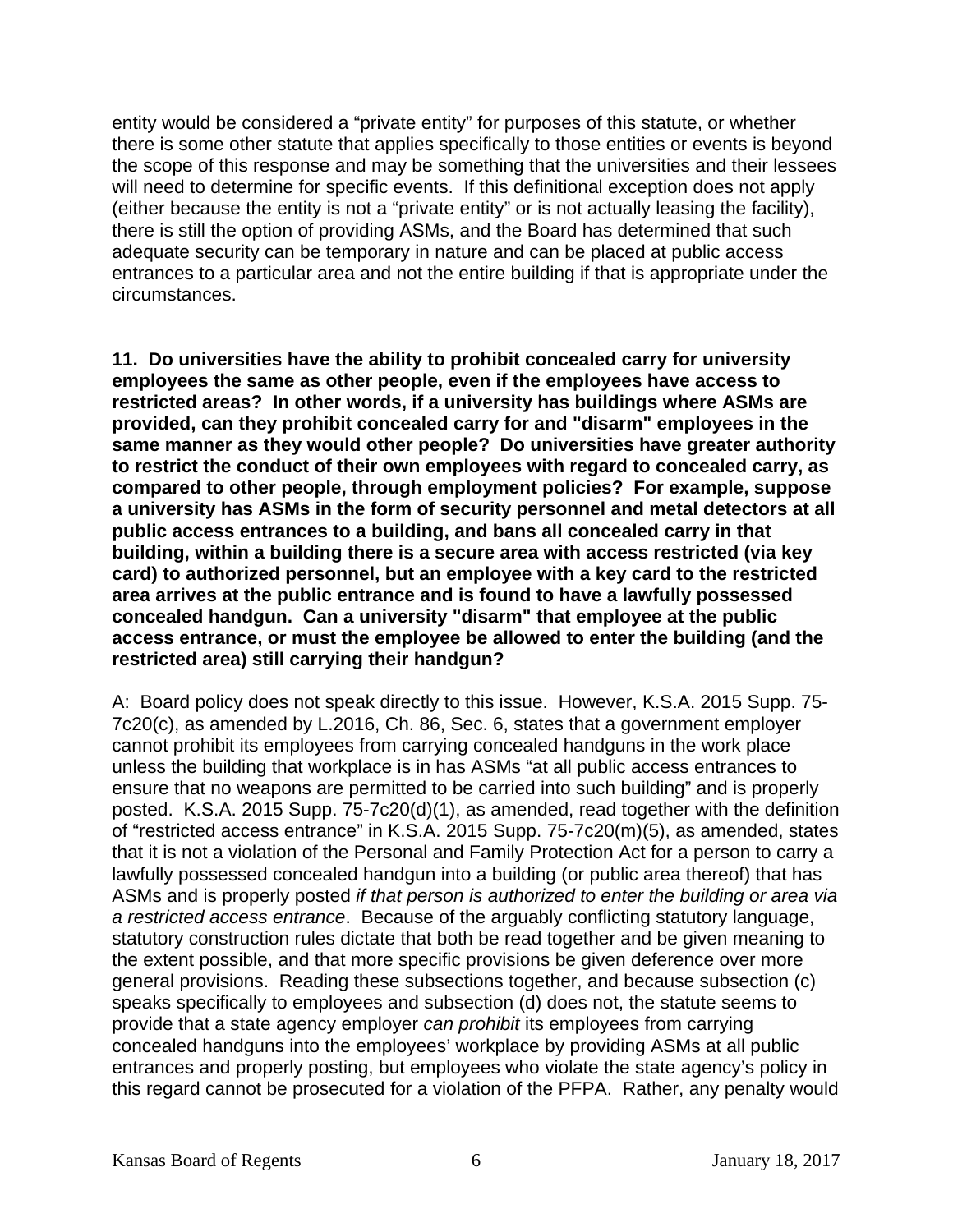be whatever would normally apply to employee violations of employee policies. Thus the answer to the initial question is yes, a university may prohibit its employees from carrying concealed handguns into a building by providing ASMs for every public access entrance to that building. Employees who enter the building through one of the public access entrances would be screened just the same as anyone else. This would be true even if the employee has authorized access to a restricted access area within the building. If rather than the entire building having ASMs at all public access entrances, a particular area or room has been cordoned off and ASMs are in place at any and all of the public entrances of that area/room (ASMs are not required at restricted access entrances, as stated in 6 above) and it is posted, then an employee can be precluded from carrying a concealed handgun into that area/room. Again, violations of such a policy would not be considered violations of the PFPA.

**12. 75-7c10 (b)(1), which is part of the Personal and Family Protection Act," states:** 

**"Nothing in this act shall be construed to prevent: (1) Any public or private employer from restricting or prohibiting by personnel policies persons licensed under this act from carrying a concealed handgun while on the premises of the employer's business or while engaged in the duties of the person's employment by the employer, except that no employer may prohibit possession of a handgun in a private means of conveyance, even if parked on the employer's premises…"3** 

## **Would the superseding nature of this language concerning the entire act allow a concealed carry prohibition in the described circumstances in spite of any other provisions in the act, including 75-7c20?**

A: K.S.A. 2015 Supp. 75-7c10(b)(1) [as it read prior to the 2016 amendments] must be read in conjunction with K.S.A. 2015 Supp. 75-7c20(c), as amended, which specifically prohibits state agencies from prohibiting an employee from carrying a concealed handgun at the employee's work place unless the building has ASMs at all public entrances. Additionally, K.S.A. 2015 Supp. 75-7c10 specifically makes its provisions subject to those of K.S.A. 75-7c20, so the latter would trump the former, both because of this provision and because it is the more recent and the more specific enactment. If an area within a building has no public entrances, but instead has only restricted access entrances, it appears that the university may prohibit concealed carry by its employees (and other authorized personnel) in that area without providing any ASMs.

For additional discussion related to restricted areas within a building, see paragraph #6.

 $\overline{a}$ 

<sup>&</sup>lt;sup>3</sup> Subsequent to the question being asked and this FAQ's original issuance, this provision of the law was amended to remove the reference to "public" employers. L.2016, Ch. 86., Sec. 5(b)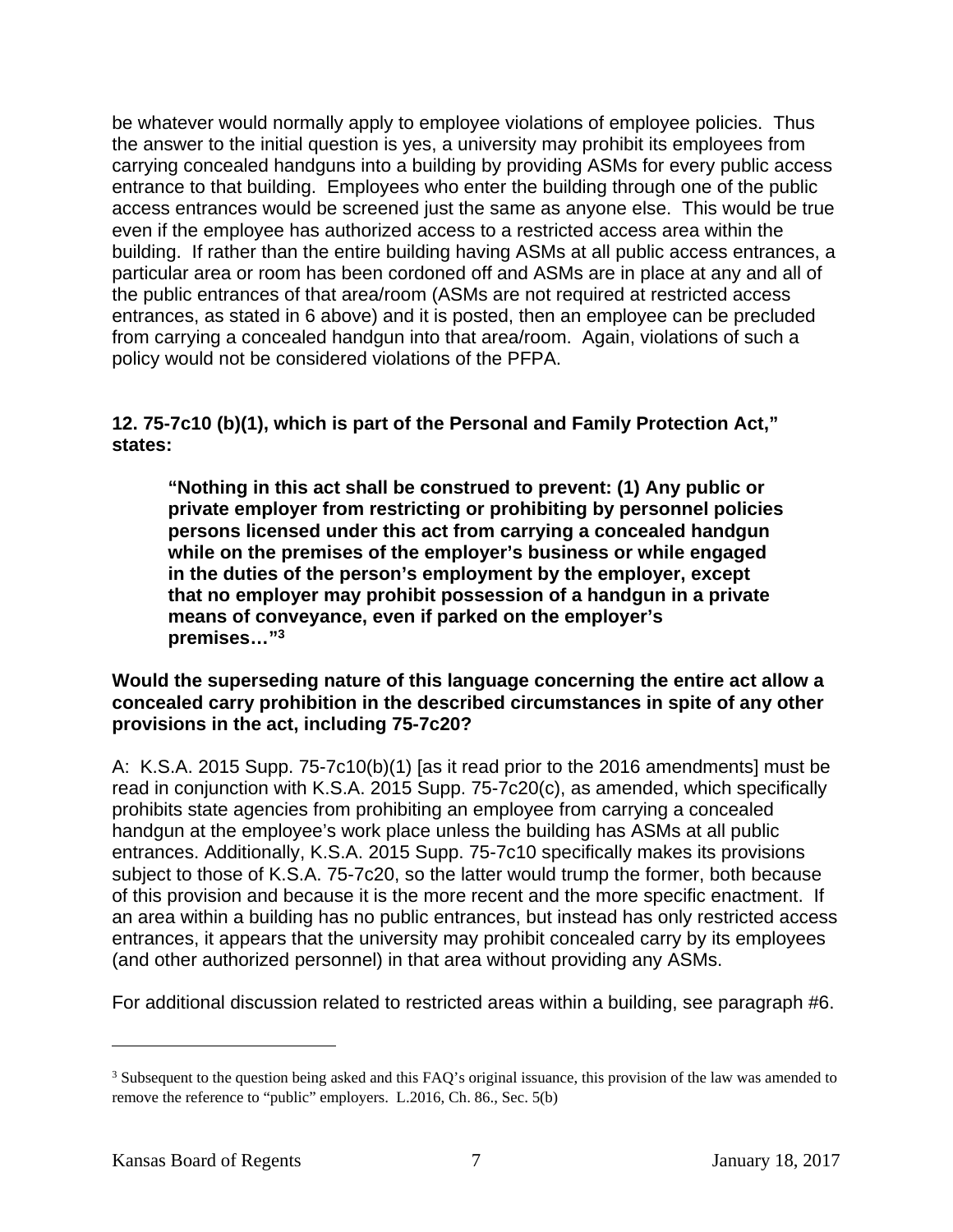**13. Can universities impose various conditions, restrictions and regulations on concealed carrying in university buildings and by university employees, such as requiring periodic registration of all handguns and owners' names with campus police, requiring certain training, etc.?** 

A: A university may not require registration of lawfully possessed concealed carry handguns and may not require certain training, as both would be counter to the legislative action to do away with state permit and training requirements. However, universities may certainly make registration and/or training a *voluntary* option for individuals who want the campus police department to know they are carrying and/or who want training. Additionally, the university may suggest/encourage/offer such training and make it readily available to people.

**14. In the Board policy, what is meant by** *"shall at all times have that handgun in their custody and control, and shall either keep it on their person..."* **How does this apply to handguns in backpacks, purses, etc.? Must concealed carry holders keep that bag on them at all times in the classroom, lab, or office? Can people pull the handgun into view in order to transfer it into a holster or pocket if they are stepping away from their backpack? What rules can the institution put into place concerning such handling of handguns while in buildings/areas that allow concealed carry? These issues will arise in labs where there are all kinds of safety rules regarding eye protection, fire hazards, chemical spills, high-pressure gas tanks, hazardous fumes and liquids, etc. Food and drink (and sometimes cell phones and other items) are not allowed in such areas and students are instructed to leave their backpacks in a pile in the corner. In some labs, keeping backpacks at their feet will be allowed; in others not -- due to safety reasons. There may then be the problem of having to remove handguns from backpacks and transferring them to pockets or holsters to keep the handgun in the person's custody and control.** 

A: The intent of the Board policy (subsection 14.h.) is not to necessarily require the concealed carry handgun be always attached to the person who lawfully possess it, but certainly to require that at all times (when not properly stored) the handgun be in that person's custody and control. Though not required by Board policy, university policies may require that the concealed carry handgun be kept securely on the person. Having a concealed carry handgun in a backpack or purse at the lawful possessor's feet would be considered as in that person's custody and control, unless university policy requires that the backpack or purse be physically on or in the hands of the person carrying it; leaving the handgun in a backpack or purse on the other side of the room from the lawful possessor or out of that person's reach would not be considered as in the person's custody and control. To address the concern of individuals having to transfer a concealed carry handgun from a backpack or purse to their person, for those instances where class rules dictate that all purses and backpacks have to be left unattended,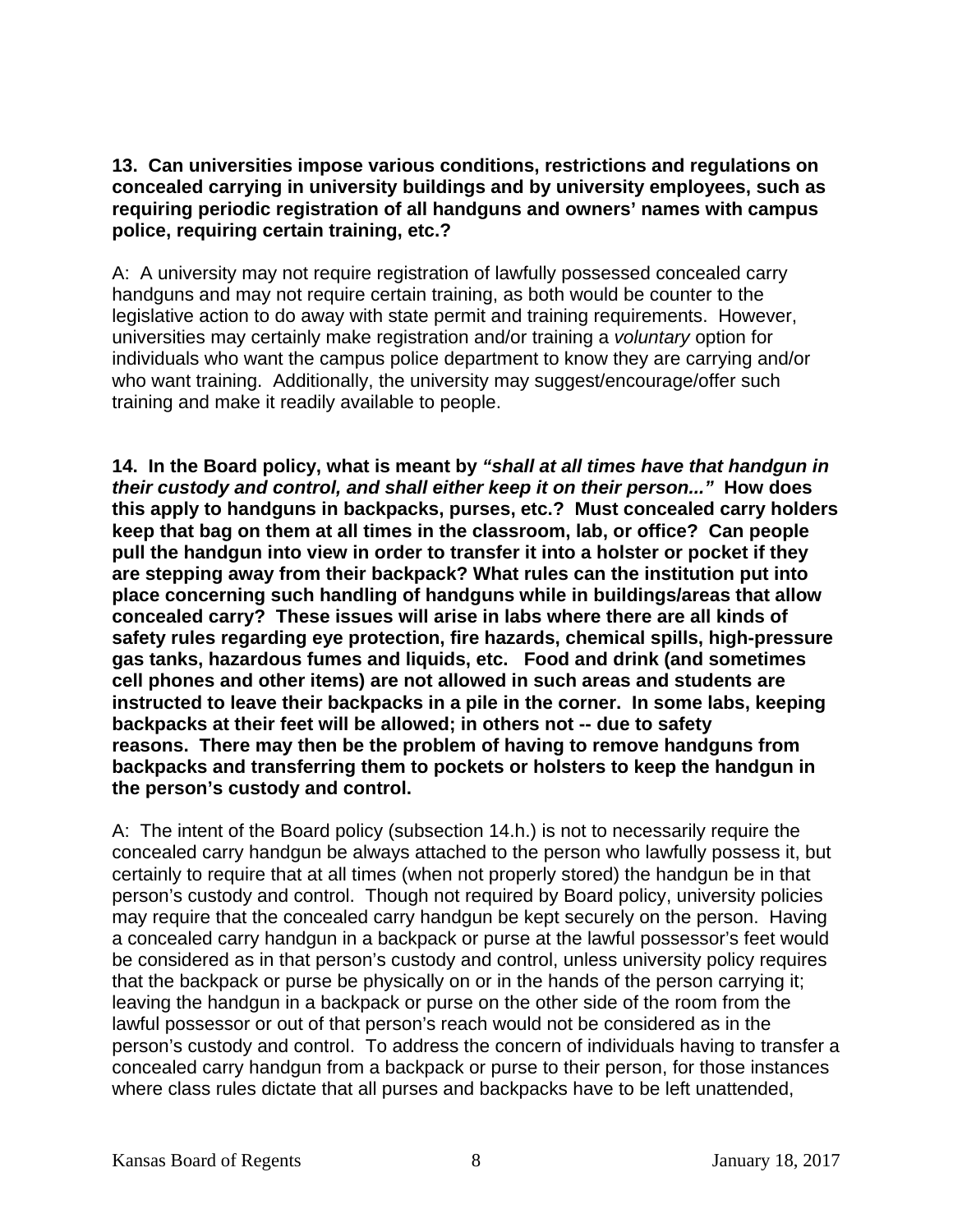university policies may require that the individual who wants to carry a concealed carry handgun in that class have it on their person instead of in their bag before they get to the class. Prior actual or constructive notice of such rules must be given.

## **15. What responsibility does an individual lawfully carrying a concealed handgun on campus have to keep his/her weapon absolutely concealed? Are they violating the Board policy if someone gets a glimpse of their handgun?**

A: An individual who chooses to lawfully carry a concealed handgun on a state university campus must take reasonable measures to conceal the handgun. A person taking a handgun out of concealment or otherwise displaying/brandishing it (other than to transfer it to secure storage or for self-defense), would be violating Board policy. Inadvertent brief displays of an individual's concealed carry handgun will need to be addressed on a case-by-case basis; for example, if, one time, a person's coat opens in the act of raising his or her arm to ask a question and a handgun can be seen, it is not a violation. However, if a handgun is seen on university property, even due to an inadvertent brief display, law enforcement may be called to verify whether the handgun holder is lawfully in possession of that weapon.

## **16. Can universities have rules about how handguns are carried, such as in a holster with the trigger and trigger guard area covered, and with sufficient tension on the handgun to retain it in the holster even when subjected to unexpected jostling (see UT Austin recommendations)?**

A: The Board policy requires that an individual who lawfully possesses a concealed carry handgun on campus shall at all times, when carrying the handgun and to the extent it has one, have the safety mechanism engaged. The Attorney General has confirmed that a state agency, such as a state university, "may create rules governing the manner of carrying a concealed handgun within campus buildings in the absence of a statute removing or limiting its authority to do so. . . consistent with the PFPA." Attorney General Opinion No. 2016-15. *See also* Attorney General Opinion No. 2016-9.

# **17. Can universities have rules about the type or amount of ammunition that can be carried in concealed handguns?**

A: The Board has disallowed universities from prohibiting possession of all ammunition by an individual who lawfully possesses a concealed carry handgun, as this would fly in the face of the purpose behind the concealed carry law, which is to allow qualified individuals to protect themselves. K.S.A. 2016 Supp. 75-7c01 *et seq*. However, universities may be able to restrict ammunition possessed to that which is used in the concealed carry handgun the individual lawfully possesses. By state law, it is illegal to possess any cartridge which can be fired by a handgun and which has a plastic-coated bullet with a core of less than 60% lead by weight. K.S.A. 21-6301(a)(6).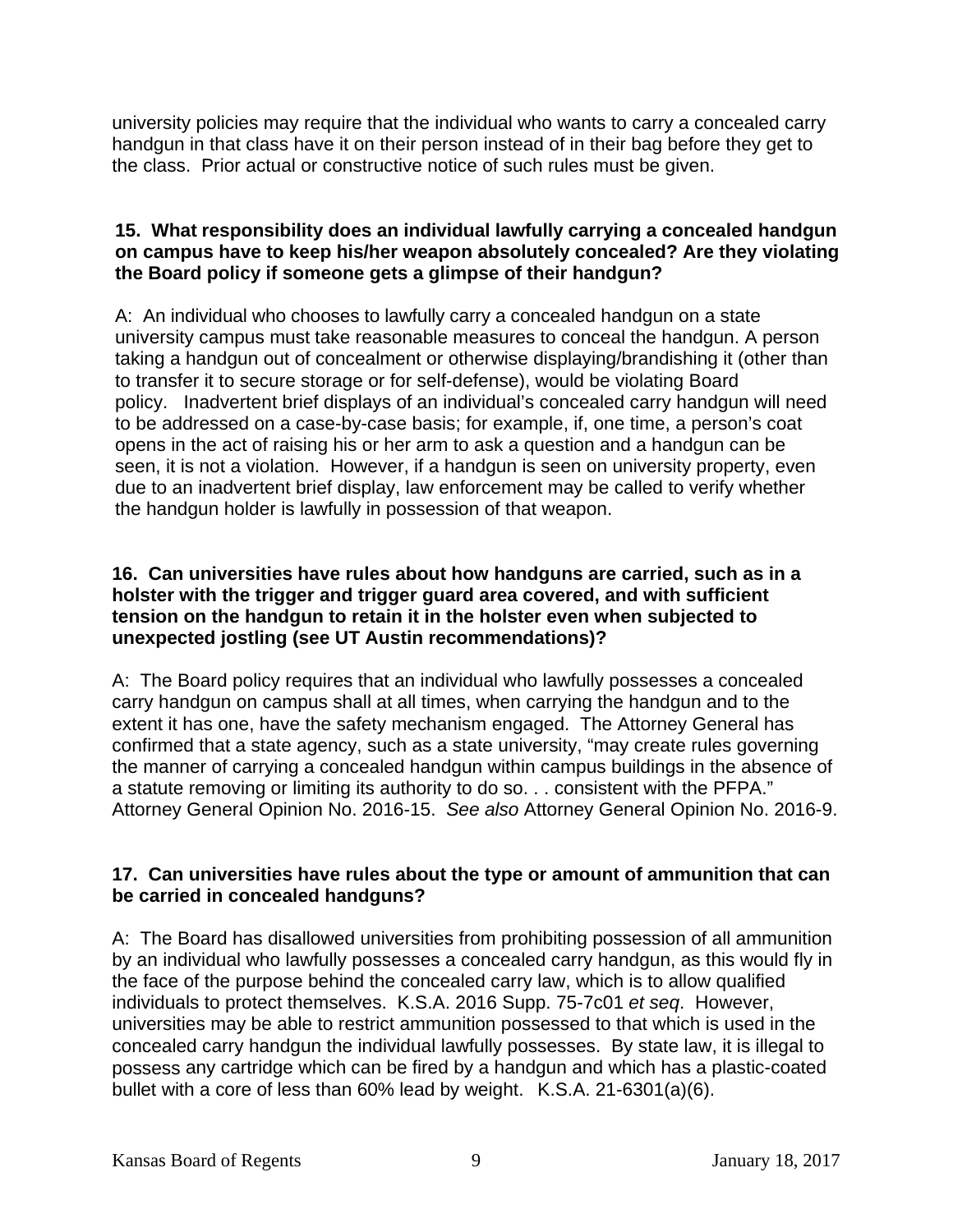**18. Can a university, or can individual instructors or supervisors, require concealed carry holders to declare themselves?** 

A: No.

## **19. Can an appointing authority or supervisor request a list of employees who have received a concealed carry permit?**

A: No. This information is not a matter of public record.

## **20. Can university housing applicants request a match with a roommate who does not intend to (or pledges not to) possess handguns in the shared housing area (such as the dorm room or apartment)? How would/should the question on the application/student questionnaire be phrased?**

A: Universities should not ask housing applicants whether they intend to carry a concealed handgun on campus. However, a university may attempt to appropriately match roommates by making a statement such as the following: Note: If you do not want to live with a concealed handgun holder, please alert the housing system office and we will accommodate a room assignment or change.

## **21. Does the term "abode" in the exception to over 21 years of age provision of K.S.A. 21-6302(a)(4) include residence halls, which would allow anyone living in a residence hall to carry a concealed handgun?**

A: No. K.S.A. 2015 Supp. 75-7c20, as amended by L.2016, Ch. 86, Sec. 6, requires government entities to allow only concealed carry in public buildings. Concealed carry is limited to individuals 21 years of age or older.

# **22. How does the Board policy apply to long guns?**

A: Long guns, such as rifles and shotguns, are included in the definition of "weapons" in paragraph (2) of subsection 14.b. of the Board policy. Long guns are not required to be allowed by K.S.A. 2015 Supp. 75-7c20, as amended by L.2016, Ch. 86, Sec. 6, (which only applies to concealed carry handguns) or any other statute. Thus, the Board policy would continue to prohibit long guns anywhere on campus, whether concealed or open.

# **23. Open carry can (and must) be prohibited by each university on campus open grounds as well as in buildings (which must be posted properly), but can a**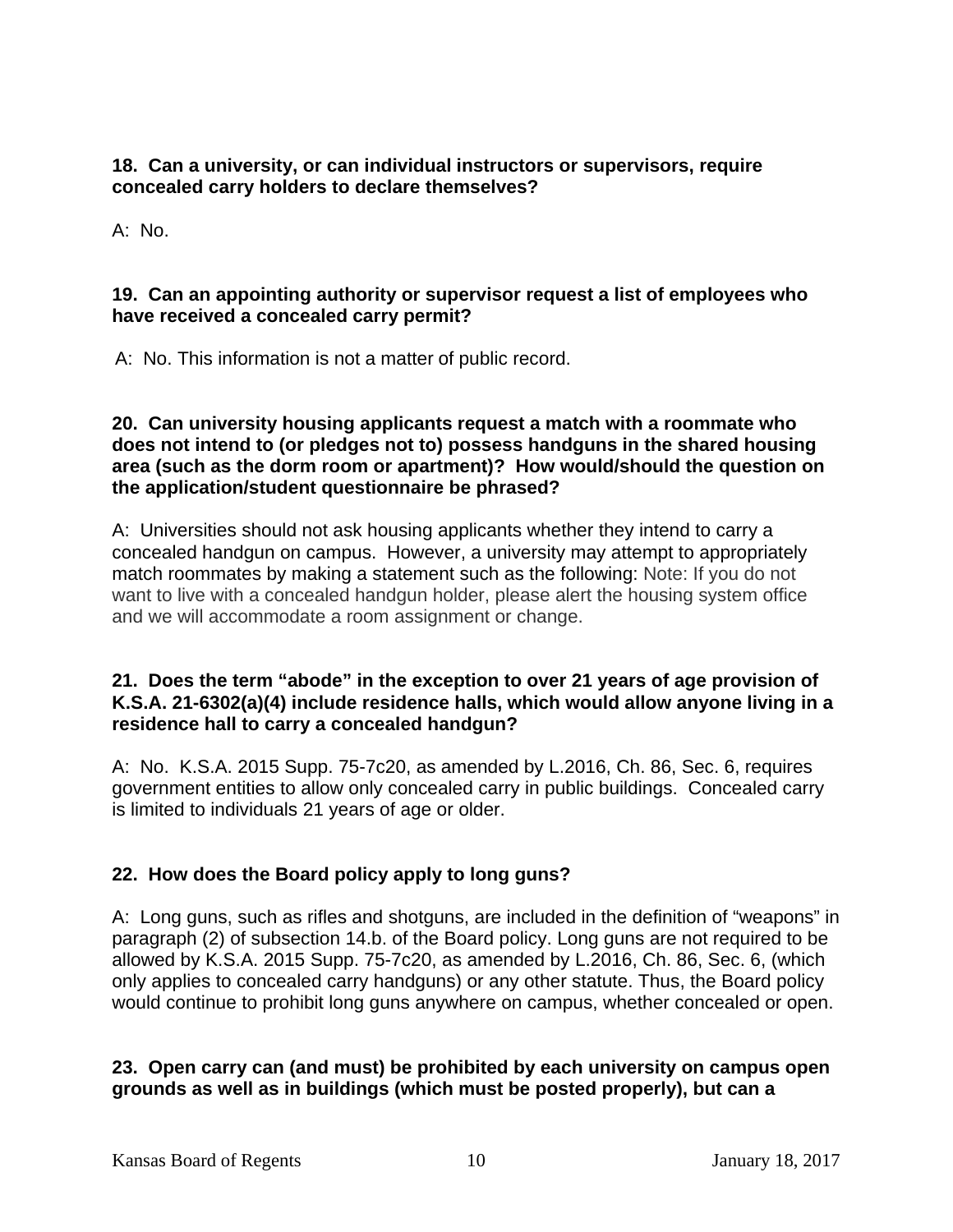### **university only discipline, deny access, and remove people for open carry on open grounds or also within posted buildings? Or can people be prosecuted for open carry?**

A: K.S.A. 2015 Supp. 75-7c24, the statute that allows prohibition of open carry in buildings, states:

"(c) . . . Any person who violates this section shall not be subject to a criminal penalty but may be subject to denial to such premises or removal from such premises."

The statute does not make openly carrying a firearm into a properly posted building a crime.

Cities and counties are precluded by K.S.A. 2015 Supp. 12-16,124, from adopting or enforcing any ordinance, resolution or regulations governing the ownership, storage, carrying or transporting of any firearms or ammunition, and thus may not regulate or ban open carry. Any previously adopted ordinance, resolution or regulation of this nature became void on July 1, 2015 and is unenforceable.

Thus, if a university prohibits open carry, on the grounds or in a building, violation of that prohibition would be treated as a policy violation just like any other student, employee, or campus guest conduct matter, punishable by whatever means the university has available to it for that purpose. Responses in situations involving open carry should be reasonable and based upon the circumstances of each situation.

## **24. Would high school events held on a university campus need to print additional information on the tickets if the facility were going to be secured and concealed carry would not be allowed at the event? (The tickets are ordered in mass and in advance for most high school events.)**

A: Subsection 14.k. of the Board's policy does not require anything of high schools directly; this policy requirement is aimed at the state universities. However, if a state university is hosting a high school event in a state building and concealed carry will not be allowed in the building used for that event because adequate security measures will be in place, then the university would likely need to make arrangements with the high school or KSHSAA to have the tickets so reflect. The purpose of this requirement is to give attendees advance notice, before they show up at the event with a handgun that they will not be able to bring in, thus encouraging them to leave the handgun at home or in an appropriate secured place. Again, this is an issue that state universities may need to work out as they develop their policies and procedures and negotiate with their various tenants or other users of campus facilities.